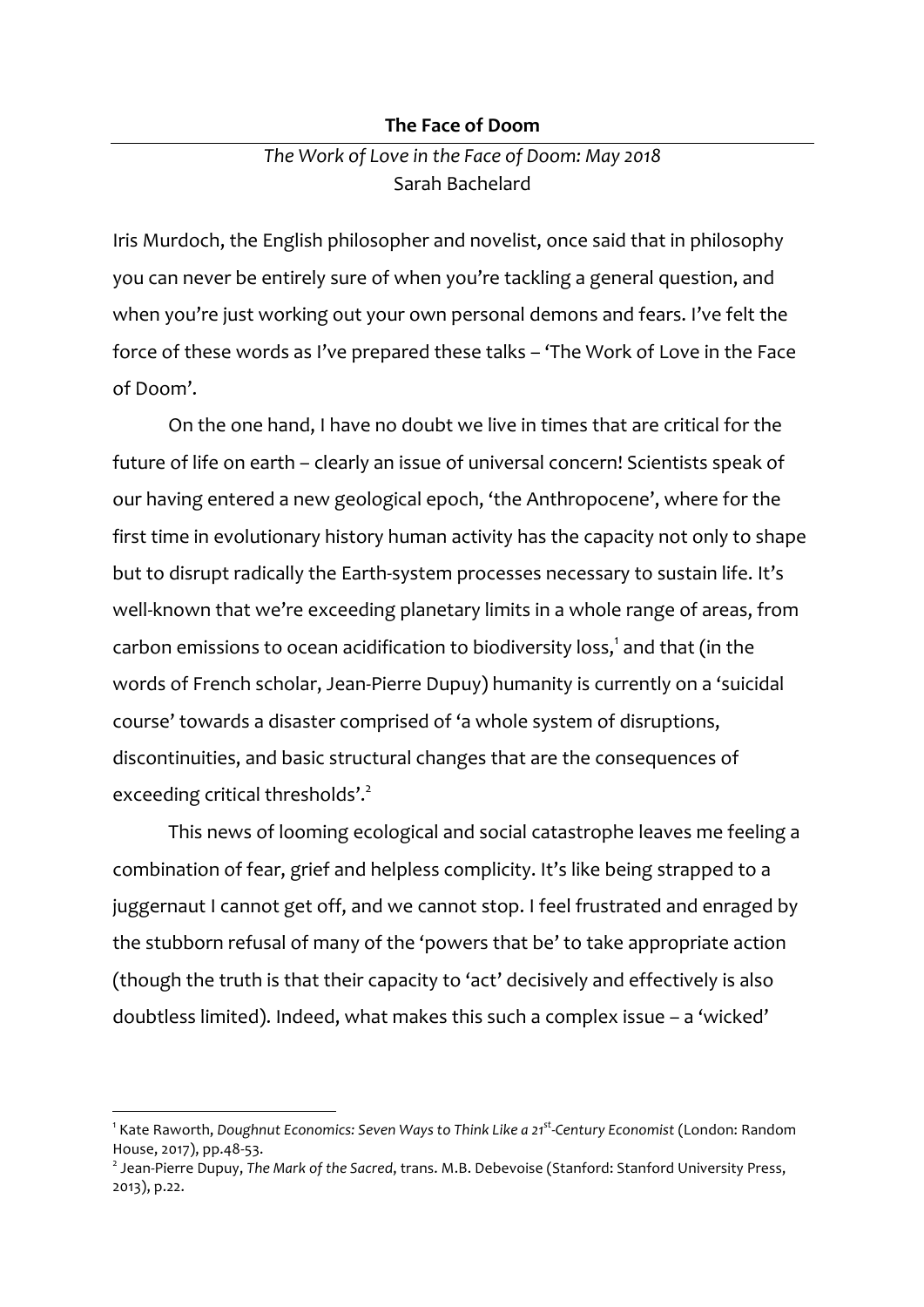problem – is that, although we (especially we in the West) are collectively responsible, no one person or group is simply to blame or in overall control.

The brilliant political philosopher Hannah Arendt noted, it's a defining feature of the human condition that we have the power to act in such a way that our actions acquire autonomy 'in relation to the intentions of actors'. <sup>3</sup> Whether by way of words or deeds, we set processes in motion or initiate a sequence of events whose outcome we do not control. This has always been the case – as the writers of tragedy knew so well. What's new is the scale on which we're now capable collectively of acting. 'The wholly novel character of modern societies founded on science and technology', Dupuy writes, 'derives from the fact that they are capable of unleashing irreversible processes in and on nature itself'.<sup>4</sup>

It's in this sense that, as well as being responsible, we're also victims of our own action.5 And although we *are* awakening to the urgency of our situation and know at least some of what we need to do next, there are also real questions about whether we're waking up in time and can enact what we know effectively. Even now, some of the damage done is apparently irreversible.

And here's where I come to the personal bit – because what rises up in me in response to this terrifying state of affairs are not only questions like 'what should we do?' and 'what can I do?, but also 'how can I live in the face of all this?', 'how must I be towards it?'

Can I hope, for example? Indeed, is hope in some sense a duty if I'm not to be paralysed by despair, or is it – as some say – a form of denial or evasion?<sup>6</sup>

Can I be happy? Can I let myself delight in the beauty of the world and savour the joy of my own life? Or is being happy a sign that I haven't grasped sufficiently the gravity and grief of our condition? Etty Hillesum wrote in one of

<sup>3</sup> Discussed in Dupuy, *The Mark of the Sacred*, p.22.

<sup>4</sup> Dupuy, *The Mark of the Sacred*, p.22.

<sup>&</sup>lt;sup>5</sup> Margaret Wheatley speaks in a similar vein, noting that our contemporary 'global culture, with all its tragedies and injustices, is an emergent phenomenon ...[I]t came to be from the convergence of many forces and now possesses characteristics that weren't there until it emerged'. *So Far From Home: lost and found in our brave new world* (San Francisco: Berrett-Koehler Publishers, 2012), p.34.

<sup>6</sup> Wheatley, *So Far From Home*, p.35.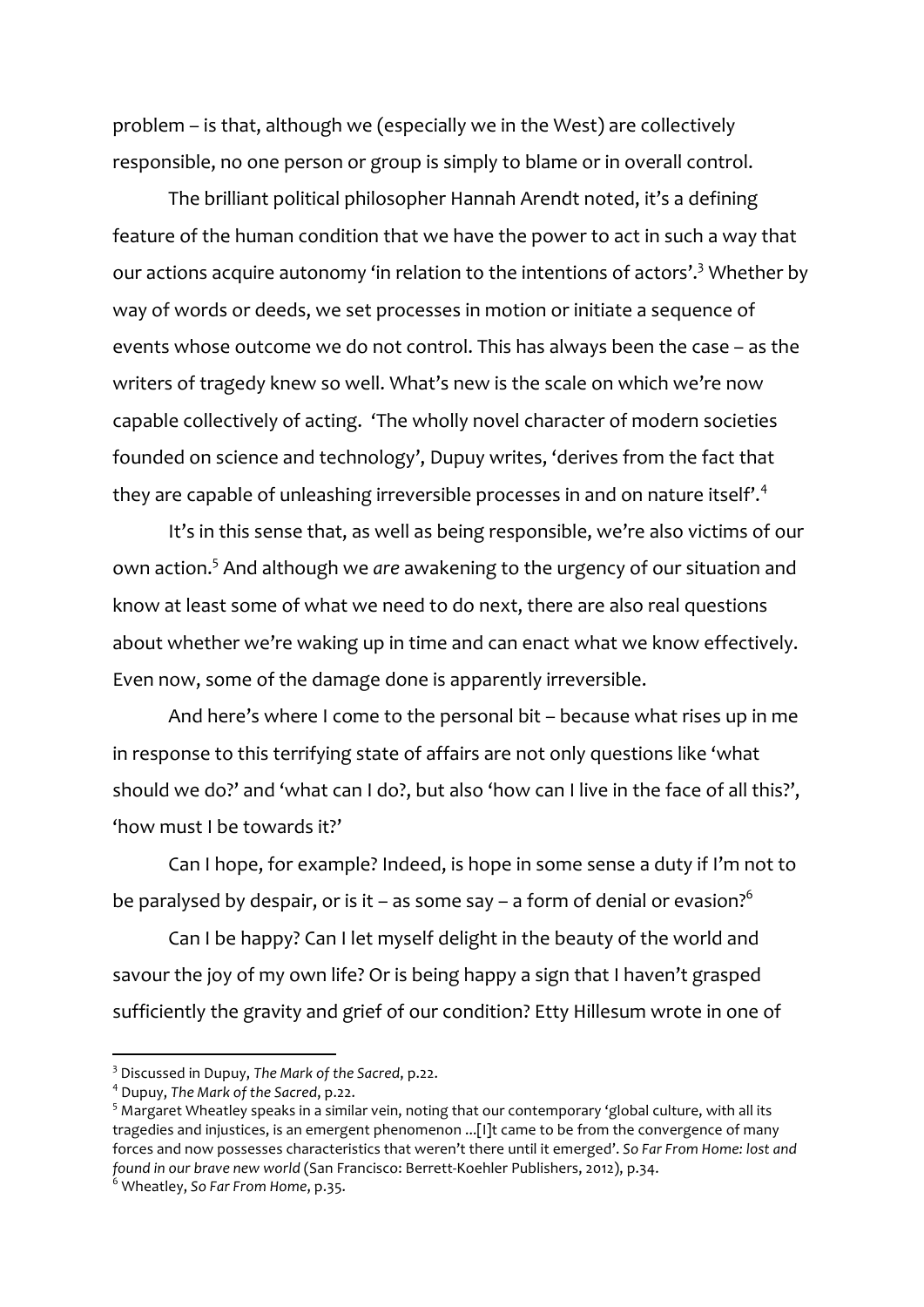her letters from Westerbork concentration camp, after yet another train had left for Auschwitz: 'There was a moment when I felt in all seriousness that after this night, it would be a sin ever to laugh again'. But then, she went on, 'I reminded myself that some of those who had gone away had been laughing, even if only a handful of them this time  $...\dot{'}$  Can I be happy?

And what of the question of vocation? Given that I'm not a climate scientist or someone with particular political influence, do I just get on with life as faithfully as I can, trusting that others better placed to affect the big picture are doing their best? Or is 'just getting on with it' a form of culpable inattention – fiddling while Rome burns, when really we should be sitting at city gates covered in sackcloth and ashes? I sometimes experience a sense of psychic vertigo as we make plans for the long term vision of a particular work or community, wondering how much longer the conditions that support life on earth will be around.

At one level, questions like these might themselves seem an indulgence. Who cares how I orient and organise myself emotionally and spiritually, whether I'm despairing or hopeful, carefree or care-full? And yet, indulgent or not, they demand my attention. It feels as though my response matters. So, in preparing these reflections, I'm daring to believe they're not mine alone but may resonate for you too, and that as we explore them together, they may lead us to discover more of what it could mean for all of us to live well in the face of doom.

### **A Closer Look at Doom**

 

But first, let me say a bit more about this notion, 'doom'. When I first proposed my theme, I wondered if the word 'doom' sounded a little melodramatic – some others found it disconcerting too! It turns out, however, to have become a surprisingly rich resource. When I initially characterised my own sense of things in these terms, I was seeking to name the painful and debilitating mixture of dread and impotence I sometimes feel. Hearing the nightly news, reading some of the

<sup>7</sup> Etty Hillesum, *Letters from Westerbork*, trans. Arnold J. Pomerans (London: Grafton Books, 1988), p.124.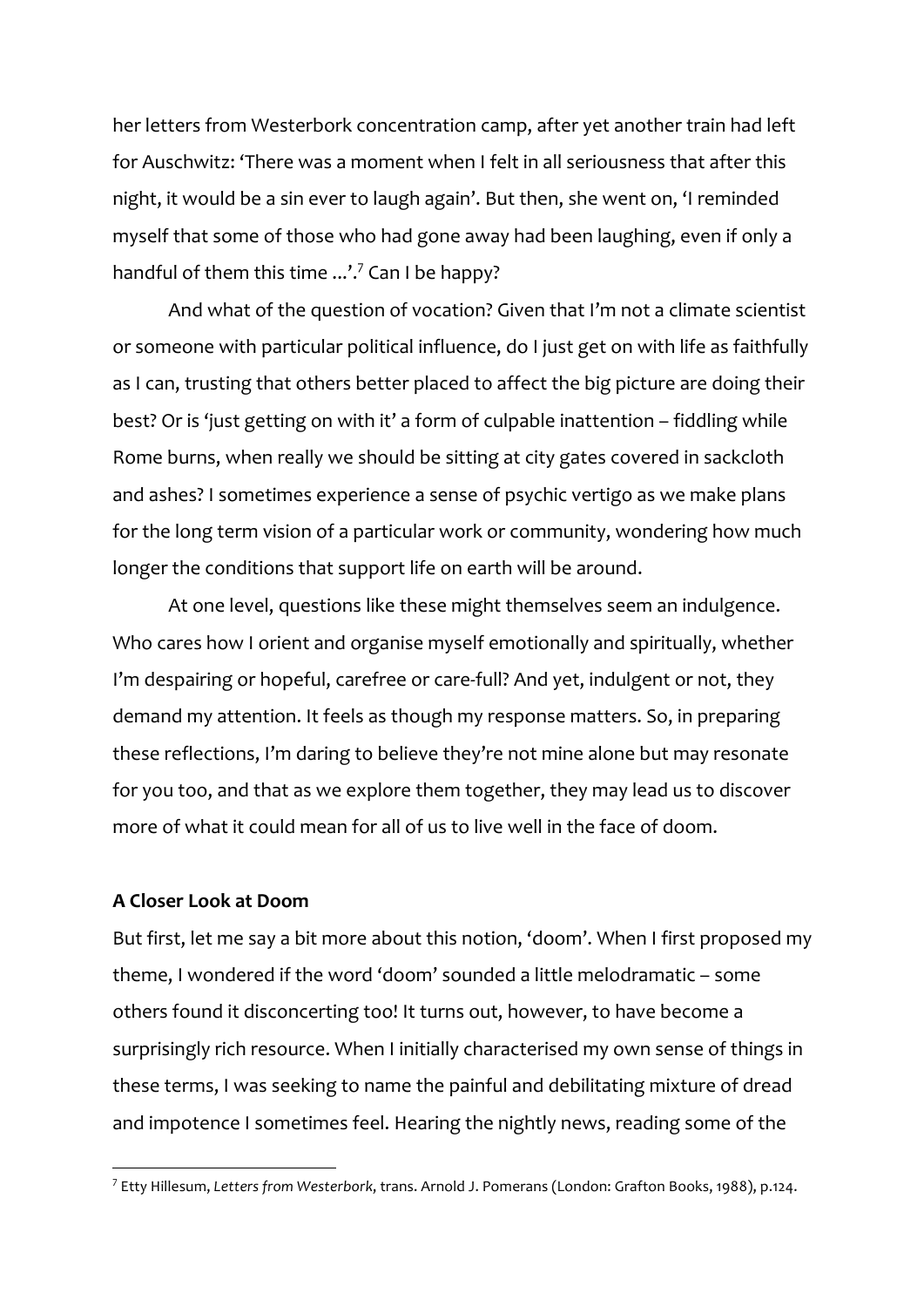literature, it sounds as though a devastating future is coming inexorably towards us and our precious planet, like a slow-moving tsunami we're powerless to avert or avoid. My sense of impotence is only increased by the heedlessness of some of those in power who seem oblivious to the magnitude of what's unfolding. In the Australian parliament last year, for example, our Treasurer brought a lump of coal to Question Time which he brandished as some kind of 'argument' for the continued economic necessity for coal-fired power and the unabated use of fossil fuels. <sup>8</sup> This at a time when Australia's carbon emissions continue to rise and it would take five planets for everyone to live like Australians do.<sup>9</sup> The barbarians are inside the gates – grounds for a sense of helplessness and hopelessness, a sense of doom.

What I've since learned, however, is that the modern conception of 'doom' as being intrinsically bound up with looming disaster only emerged fully in the early 1600s. In Old English, 'doom' meant simply law or judgement.<sup>10</sup> You might remember the 'Domesday' book commissioned by William the Conqueror and completed in 1086? That's an instance of the earlier usage of the term. The book was a great survey which recorded landholdings and assets held in England and Wales, so as to determine the taxes owed to the Crown. Originally, the manuscript had no title, but it came to be known as the 'Domesday Book' because it was considered the definitive judgement or reckoning of accounts.

How then did 'doom' come to have the connotations we associate with it? You can see its modern sense emerging as early as the  $12<sup>th</sup>$  century in the words of Richard FitzNeal, treasurer of England under Henry II. He was describing how the Domesday book came to have its name. Metaphorically, he wrote, it is:

<sup>8</sup> Katharine Murphy, 'Scott Morrison brings coal to question time: what fresh idiocy is this?', *The Guardian* Australia edition, 9 February 2017 (https://www.theguardian.com/australia-news/2017/feb/09/scottmorrison-brings-coal-to-question-time-what-fresh-idiocy-is-this, accessed 23 January 2018).

<sup>9</sup> Kate Raworth, *Doughnut Economics*, p.255.

<sup>&</sup>lt;sup>10</sup> Etymology Now: Etymology of Doom (http://etymologynow.blogspot.com.au/2011/07/etymology-ofdoom.html, accessed 23 January 2018).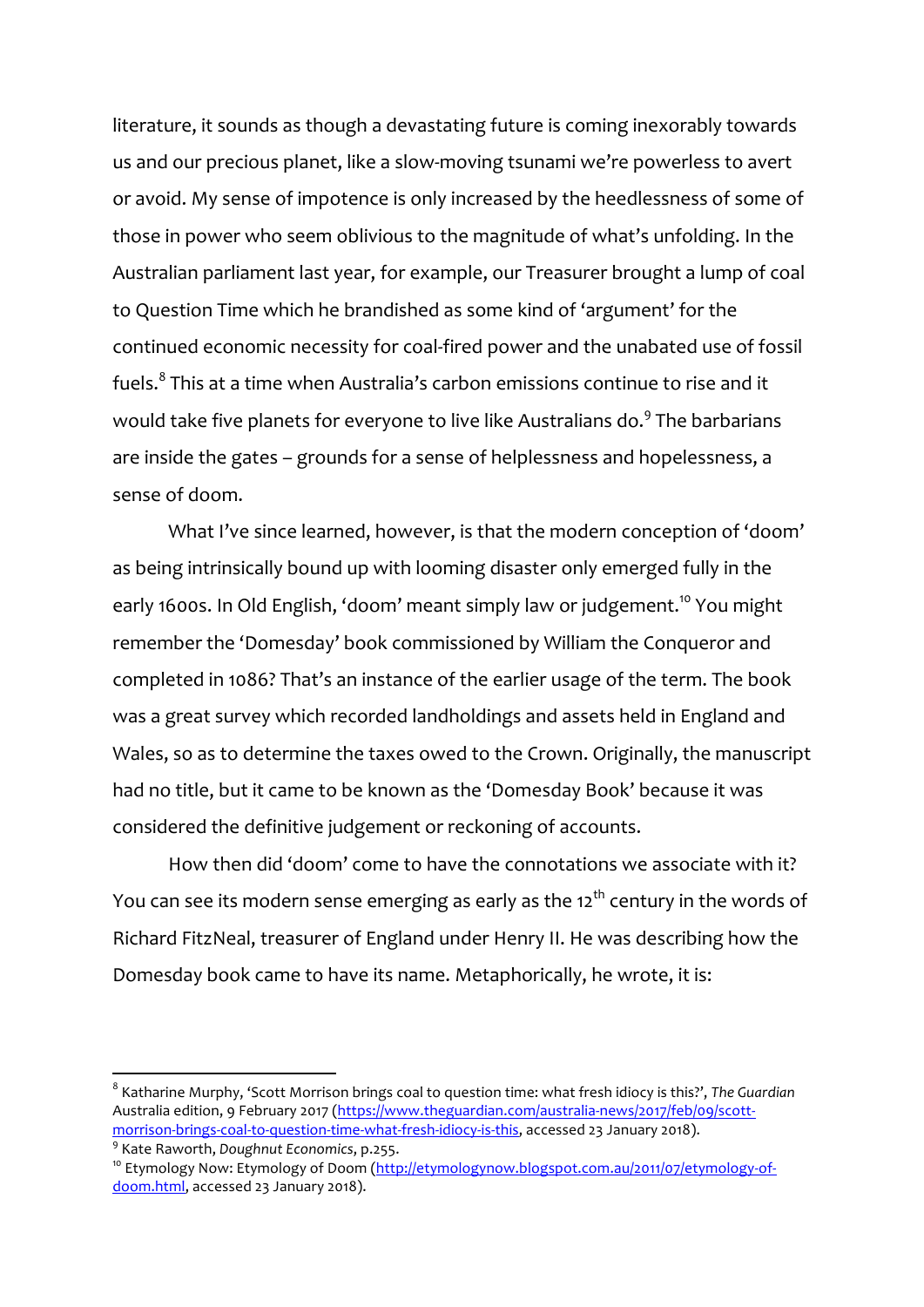called by the native English, Domesday, i.e., the Day of Judgement. For as the sentence of that strict and terrible last account cannot be evaded by any skilful subterfuge, so when this book is appealed to on those matters which it contains, its sentence cannot be quashed or set aside with impunity. That is why we have called the book 'the Book of Judgement', ... because its decisions, like those of the Last Judgement, are unalterable.<sup>11</sup>

'Doom' here still means simply 'judgement', but if judgement is being associated with the end of days and the end of days with a 'strict and terrible last account', then it's little surprise that the notion of 'doom' evolved to have the connotations it now does. 12

Well, all this may be (more or less) interesting for those of a linguistic bent, but what relevance does it have for my theme? For our purposes, what I find significant about this etymological detour is that it enables us to bring the felt experience of impending doom into conversation with a theology of judgement. How that helps is the question I turn to next.

## **The Little Apocalypse**

 

In the apocalyptic imagination of the Bible, disruptions of the natural world – earthquakes, floods, solar eclipses – are understood to be cosmic reflections of social crisis. In mythical terms, natural disasters are markers of human disorder and the 'feedback' loop of divine displeasure. We're used to thinking of this as a kind of primitive cosmology, but it's actually not so far from what we've managed to produce in reality. I've already spoken of the extent to which our ecological crisis is (at least from the point of view of the West) not simply an arbitrary fate befalling us from without. It's something we're bringing upon ourselves and others. And this means the crisis reveals something about us. In particular it makes visible the planetary unsustainability of our form of life. It is, if you like, a

<sup>&</sup>lt;sup>11</sup> 'Domesday Book', (https://en.wikipedia.org/wiki/Domesday\_Book, accessed 23 January 2018).

<sup>&</sup>lt;sup>12</sup> Etymology Now: Etymology of Doom (http://etymologynow.blogspot.com.au/2011/07/etymology-ofdoom.html, accessed 23 January 2018).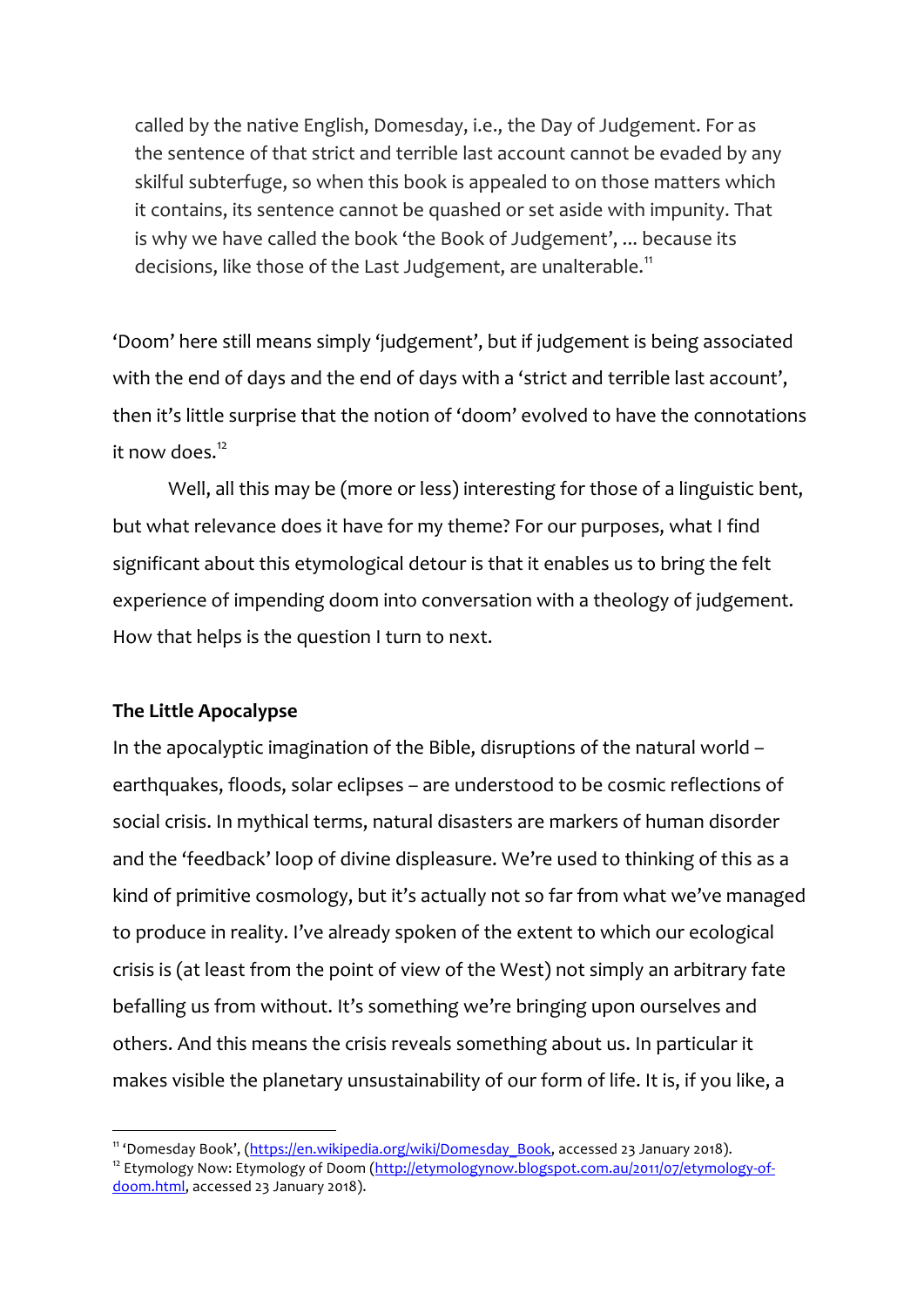*judgement* upon our culture's lack of care and integrity in relation to the web of life, the myriad 'interactions, mutual givings and receivings, that makes up the world we inhabit'.<sup>13</sup> And the *form* this judgement will take, the consequences we will suffer, look likely to be dire, even apocalyptic to at least some significant degree.

Jesus, as it turns out, had something to say about how to live in such times, times when human alienation and violence bring about the collapse of the known world.<sup>14</sup> Could his teaching have something to offer our situation? I want to explore this possibility, drawing in the first instance on chapter 13 of Mark's gospel, the text known as the 'Little Apocalypse'.

This passage begins with Jesus coming out of the Temple. That act already seems theologically freighted. In the Jerusalem of Jesus' day, the Temple must have dominated everything. 'Not merely', as James Alison has written, 'because of its size, or the economic importance of the market in sacrificial beasts ... More important than that, the Temple was the centre of mimetic fascination'. That is, it was a focus for people's sense of belonging in terms of their national identity, career, wealth and reputation as well as being the authorised source of divine legitimation. We can imagine how mesmerising the goings on in the Temple would have been, how necessary it may have felt to be perpetually monitoring (a bit like Facebook or Westminster or the Stock Exchange) 'what was going on, who was in, who was out  $...$  which faction was coming out on top  $...$  and so on', $^{\mathsf{15}}$  for the Temple appeared to be at the centre of what mattered. Yet Jesus is *leaving* the building.

Meanwhile, his disciples are still admiring its edifice, its seemingly unshakeable structuring of their world. The text of the gospel reads: 'As he came out of the temple, one of his disciples said to him, "Look, teacher, what large

<sup>13</sup> Rowan Williams, 'Climate crisis: fashioning a Christian response' in *Faith in the Public Square* (London: Bloomsbury, 2012), pp.196-207, p.196.

<sup>&</sup>lt;sup>14</sup> This line of thought was suggested to me by Dupuy. The Mark of the Sacred, pp.31ff.

<sup>15</sup> James Alison, 'The Importance of Being Indifferent' in *On Being Liked* (London: Darton, Longman and Todd Ltd, 2003), p.122.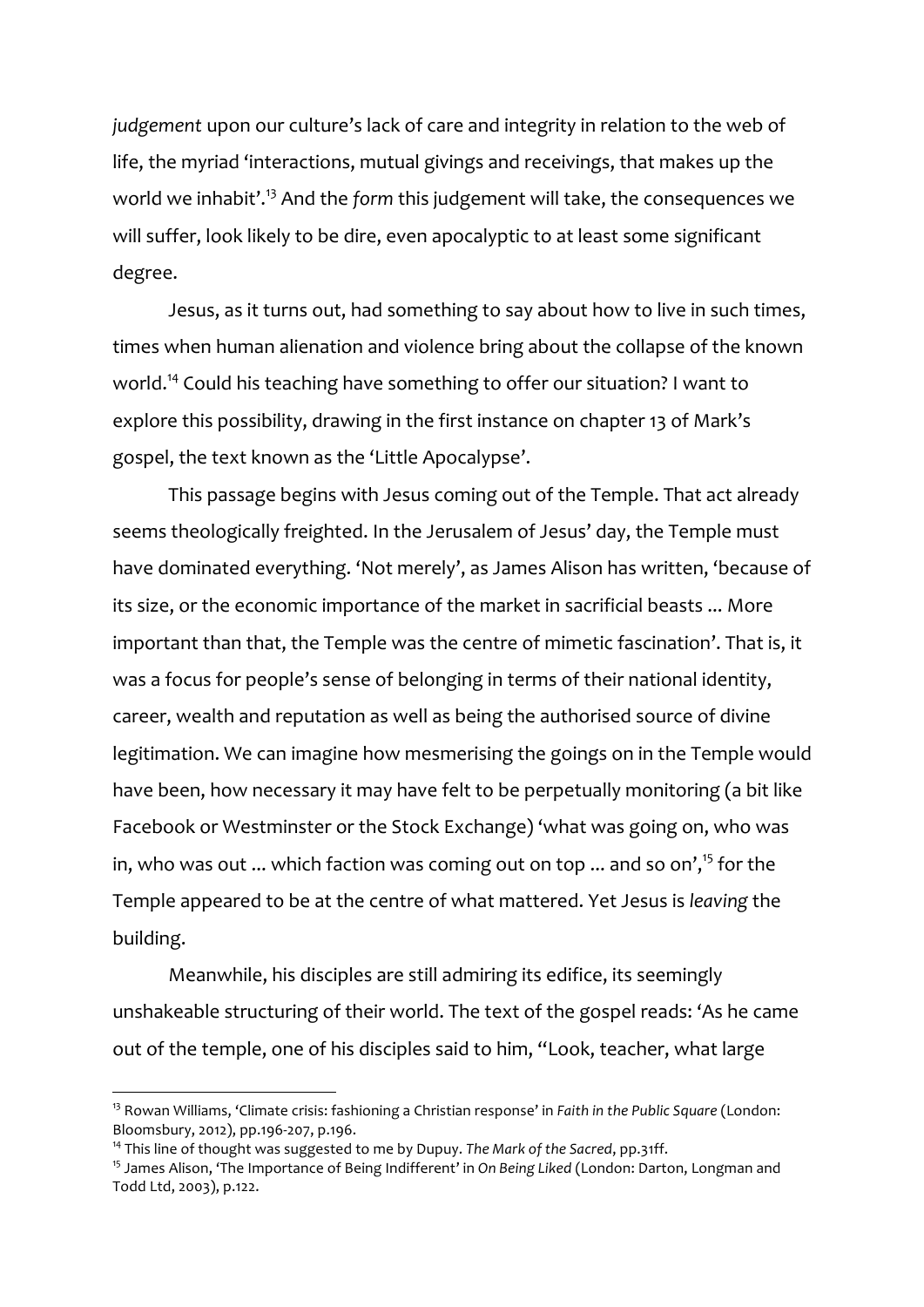stones and what large buildings!"' Jesus is unimpressed: 'Do you see these great buildings?', he asks. 'Not one stone will be left here upon another; all will be thrown down' (Mark 13: 1-2). He then proceeds to catalogue a whole series of disasters to come: 'wars and rumours of wars', nation rising against nation, earthquakes and famines, and yet – strikingly – he warns his disciples not to make any of this mean too much. Don't be alarmed, he says, and don't think these catastrophes are signs of the end. As Dupuy remarks: 'Jesus refuses to let himself be carried away by millenarian fervour. He desacralizes both the Temple and the event of its destruction, denying that this moment has any divine significance'.<sup>16</sup>

In terms of the theology of the New Testament, as James Alison has brilliantly argued, the import of Jesus' teaching here is twofold.<sup>17</sup> First – he is uncoupling our image of God from violence and mayhem. He's subverting our human tendency to attribute divine meaning to disaster and so to become morbidly fascinated by it. In this passage, Jesus describes events that likely refer to the fall of Jerusalem, which was indeed a terrible thing for those who suffered it. 'But not even that, for all its horror, is to be read in a theological key',<sup>18</sup> for Jesus insists 'if anyone says to you at that time, "Look! Here is the Messiah!" or "Look! There he is!" – do not believe it' (Mark 13:21). In Alison's words, the disciples must 'learn to distance themselves from attributing theological importance to the violent events of this world. They have no such importance'.<sup>19</sup>

It follows, then, that what Jesus is really interested in is teaching the disciples how to dwell in a new way amidst the violent cataclysms of history and the doom we bring upon ourselves. This new possibility for inhabiting life differently is one he speaks of before his death, but it's fully inaugurated and made available by the resurrection. It seems to me to have two main elements. On the one hand, it's about no longer being run by death and the fear of death. This

 <sup>16</sup> Dupuy, *The Mark of the Sacred*, p.31.

<sup>&</sup>lt;sup>17</sup> See Alison, *Raising Abel: The Recovery of the Eschatological Imagination* (New York: Crossroad Publishing Company, 1996).

<sup>18</sup> Alison, *Raising Abel*, p.146.

<sup>19</sup> Alison, *Raising Abel*, p.145.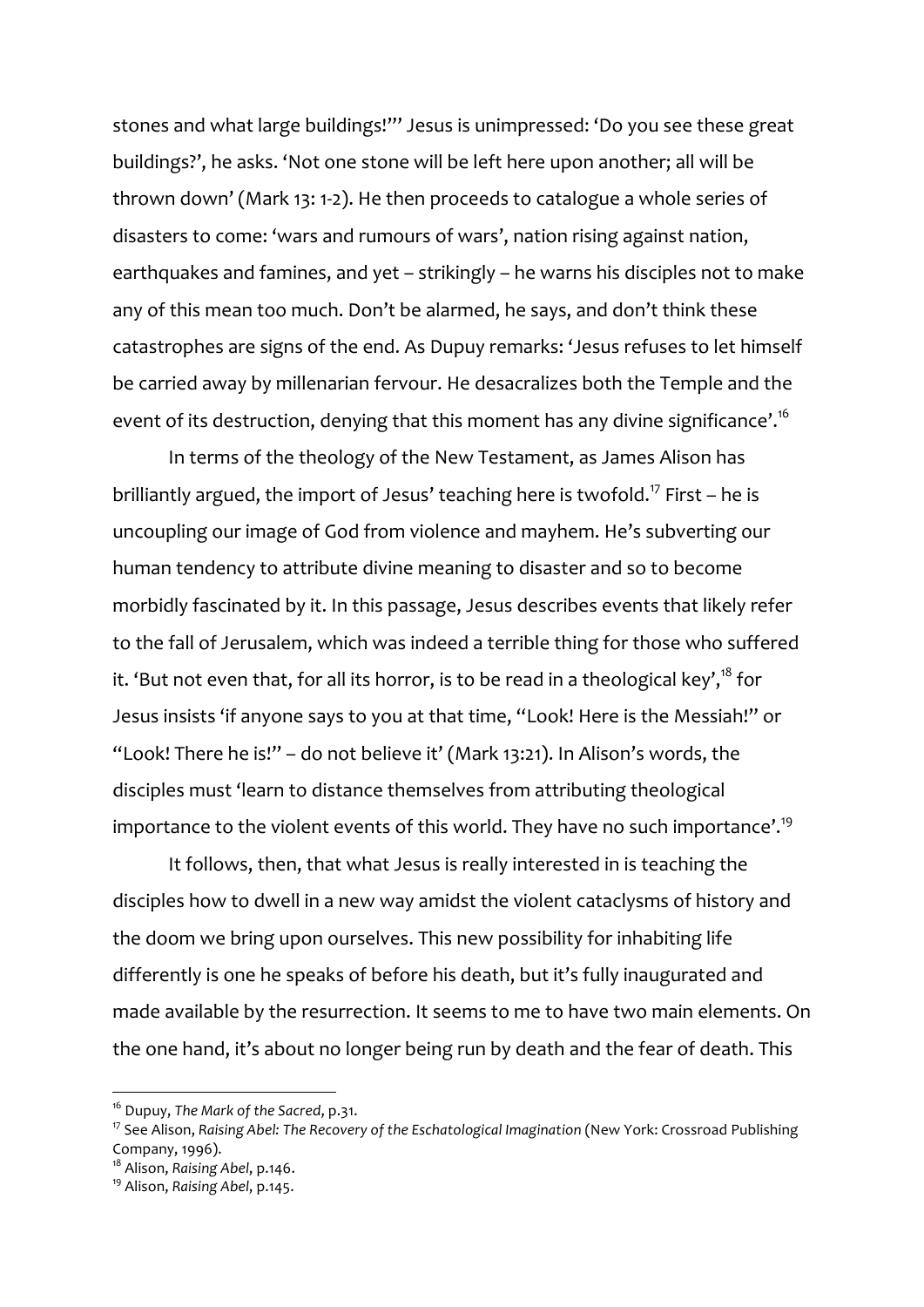starts to become possible when, in the resurrection, Jesus returns to his disciples alive on the other side of death, and they glimpse in him a life that's no longer bound or threatened by death. It's not that his death is simply cancelled – the risen Jesus bears the scars of his crucifixion – but he exists now in a somehow larger life – a life over which death has no more dominion. 'We know that Christ, being raised from the dead, will never die again' (Rom. 6:9), writes St Paul. Slowly, even painfully, through their encounters with Christ, the disciples come to trust that for them too death is no longer 'the end', no longer the ultimate horizon of life. Because of him, there emerges for them the possibility of what Rowan Williams has called a 'decisive transition to that new level of existence where God is the only ultimate horizon – not death, or nothingness'.<sup>20</sup>

On the other hand, it's a revelation about the nature of God. Indeed, what makes the resurrection really *good* news for the disciples is what the manner of Jesus' return reveals about God. If the resurrection had been merely God's vindication of Jesus, God's overturning of the judgement against him, it would have been (as in fact it seemed initially) simply terrifying. After all, they've failed him, been in various ways complicit with the system that crucified him. But Jesus returns not condemning but restoring. He comes to renew their vocation and breathe out his Spirit upon them, so they may become again participants with him in God's redeeming work. He is with his disciples, Alison says, as the presence of forgiveness. So not only does the resurrection reveal that Jesus' life could not be annihilated by death and the violence of the world; it shows also that the nature of life's ultimate horizon is inexhaustibly inviting and hospitable. The risen Christ reveals the Father to be neither punishing judge nor indifferent fate, but active, re-creating and reconciling love.

And for this reason it's in the light of the resurrection that we can better appreciate Jesus' teaching about living in violent and troubled times. For he insists

<sup>&</sup>lt;sup>20</sup> Rowan Williams, The Wound of Knowledge: Christian Spirituality from the New Testament to Saint John of *the Cross*, second revised edition (Cambridge, MA: Cowley Publications, 1991), p.22.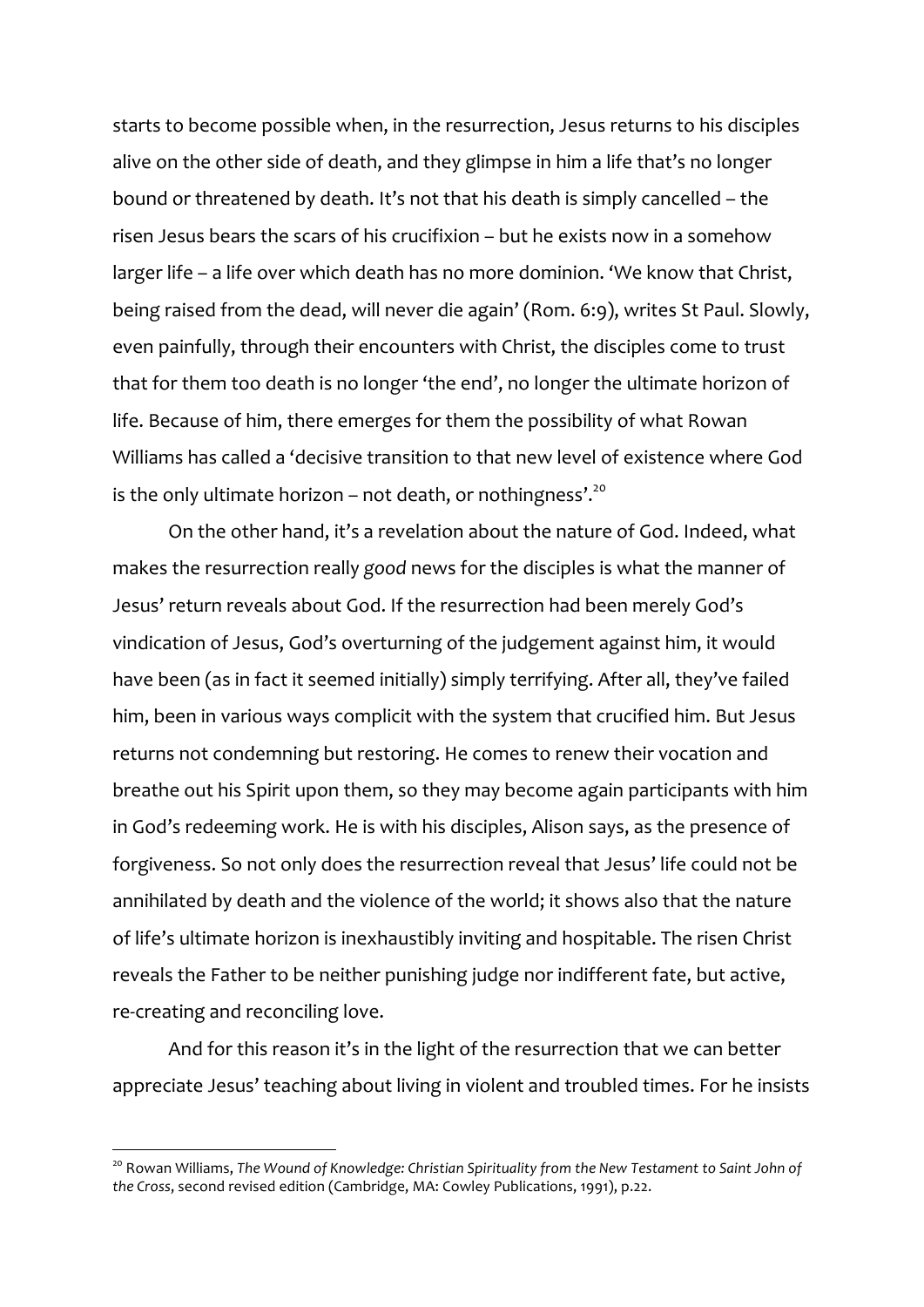that what matters most in times of tribulation is being able to recognise and keep your attention on the real dynamic of creation and of history. The violent collapse of the world's order signifies nothing about God, so do not become obsessed with or confused by such events.<sup>21</sup> Instead, look for the presence and pattern of the One who seeks to transform and heal the life of the world from within, through self-giving, suffering love. 'Therefore', Jesus tells his disciples – watch, be alert, keep awake – 'for you do not know when the master of the house will come, in the evening, or at midnight, or at cockcrow, or at dawn'. And note, here, the temporal references are to the events of Jesus' Passion, when he lets himself be handed over at evening in the Last Supper, at midnight in Gethsemane, at cockcrow by Peter and at dawn to the Romans.22 *This* is how the master comes, this is how God acts – by entering into the destructive and hateful dynamics of the world as the presence of steadfast and merciful love, to liberate life from within. To be a disciple, Jesus says, is to participate in this same way of being, this same transforming mission.

How do you live well in the face of doom? In this passage, the Little Apocalypse, Jesus appears to say: don't focus on the drama, the fire and fury – all the collapsing structures – and do not be alarmed. God has entered time and wills to liberate and heal. So look out for *that* reality, be ready to participate in it.

### **Apocalypse Now**

We too live in a time of the collapsing Temple, as our economic and political institutions totter; and for us, (as we've already noted) disorder in the natural world is not only metaphorically but literally manifesting. Is it possible that Jesus would tell us also not to get too alarmed about all this? Would he have *us* simply keep awake and look out for the coming of the master, the action of God in the

<sup>&</sup>lt;sup>21</sup> 'Until the end comes, those who await it can do only one thing: be vigilant, alert to what is going on around them, while being careful to avoid getting caught up in the fascination exerted by the great catastrophes of the age'. Dupuy, *The Mark of the Sacred*, p.33.

<sup>22</sup> Alison, *Raising Abel*, p.148.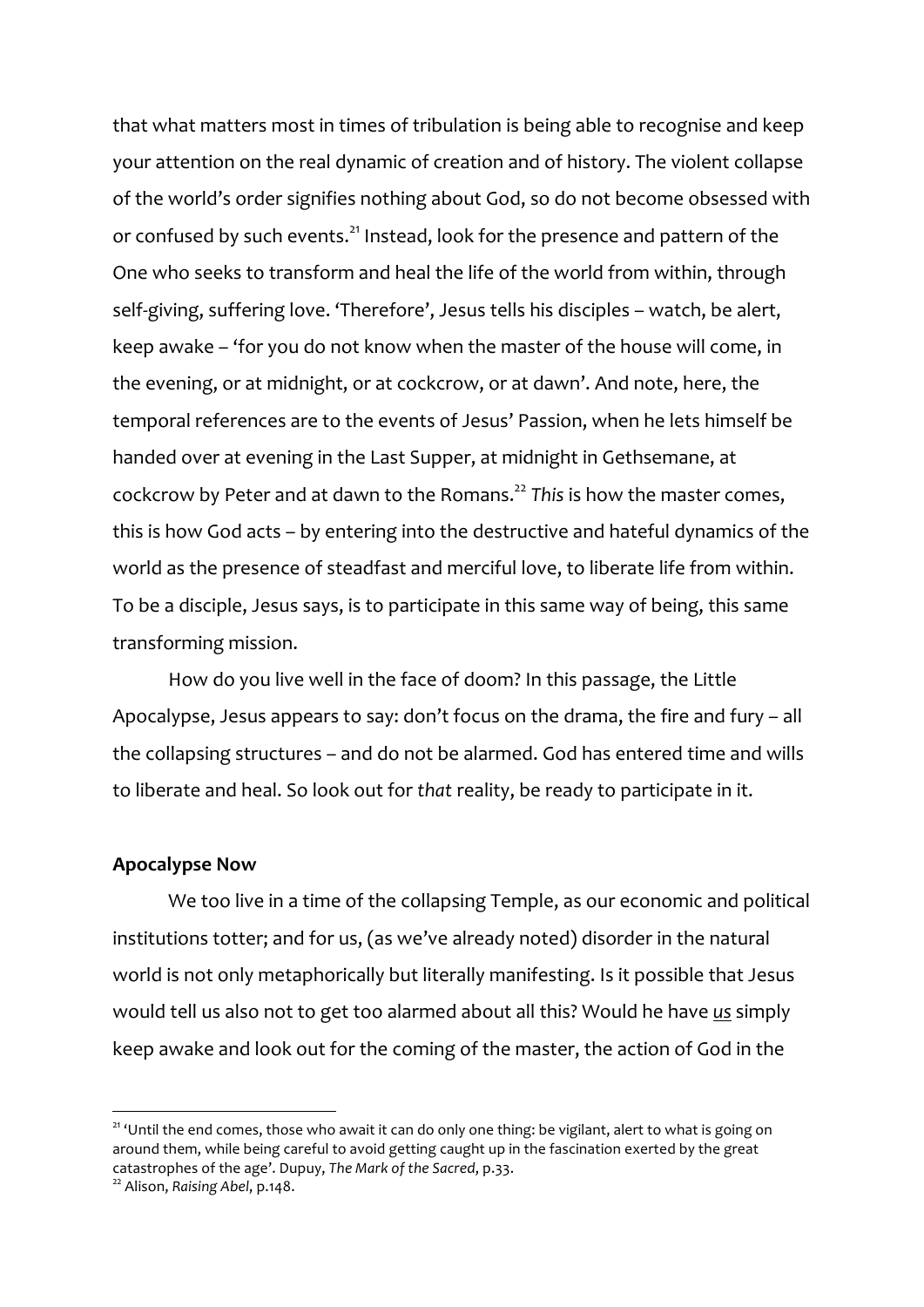midst? At first glance, this recommendation sounds horribly close to certain fundamentalist views – we don't need to worry about the state of the planet because the second coming is imminent; we don't need to take responsibility for future generations, because we're only passing through and 'this world' is passing away. Well, if that's where our reflection has led, I think we've been led astray.

So it it doesn't mean this, what *could* Jesus' teaching mean in practice? How might it change our approach and our experience of life now? I've already mentioned the writing of Etty Hillesum, the Dutch Jew who died in Auschwitz in 1943 and who, for the two years before her deportation and death, kept a journal – an extraordinary chronicle of life lived squarely in the face of doom.<sup>23</sup> From her, I think we can pick out essential contours of what living well amounts to, in such times.

For one thing (and contrary to the fundamentalist picture) refusing to be fascinated or obsessively preoccupied with the 'great catastrophes of the age' is not the same thing as ignoring what's happening or refusing to suffer its horror and grief. On 29 April 1942, Jews in Amsterdam were forced to wear the star of David. In early May, Etty wrote: the 'threat grows ever greater, and terror increases from day to day'. She spoke of 'drawing prayer around her like a dark protective wall'.<sup>24</sup> Yet a few days later, her journal entry reads: 'It is sometimes hard to take in and comprehend, oh God, what those created in Your likeness do to each other in these disjointed days. But I no longer shut myself away in my room, God. I try to look things straight in the face, even the worst crimes, and to discover the small, naked human being amidst the monstrous wreckage caused by man's senseless deeds'.<sup>25</sup>

Two weeks later, restrictions on Jews were drastically increased – they could no longer visit the greengrocers, or travel by tram and would soon have to hand in their bicycles – and she wrote on June 9 of feeling depressed about these

<sup>23</sup> Etty Hillesum, *Etty: A Diary 1941-43*, trans. Arnold J. Pomerans (London: Grafton Books, 1985).

<sup>24</sup> Hillesum, *Etty*, p.151.

<sup>25</sup> Hillesum, *Etty*, p.152.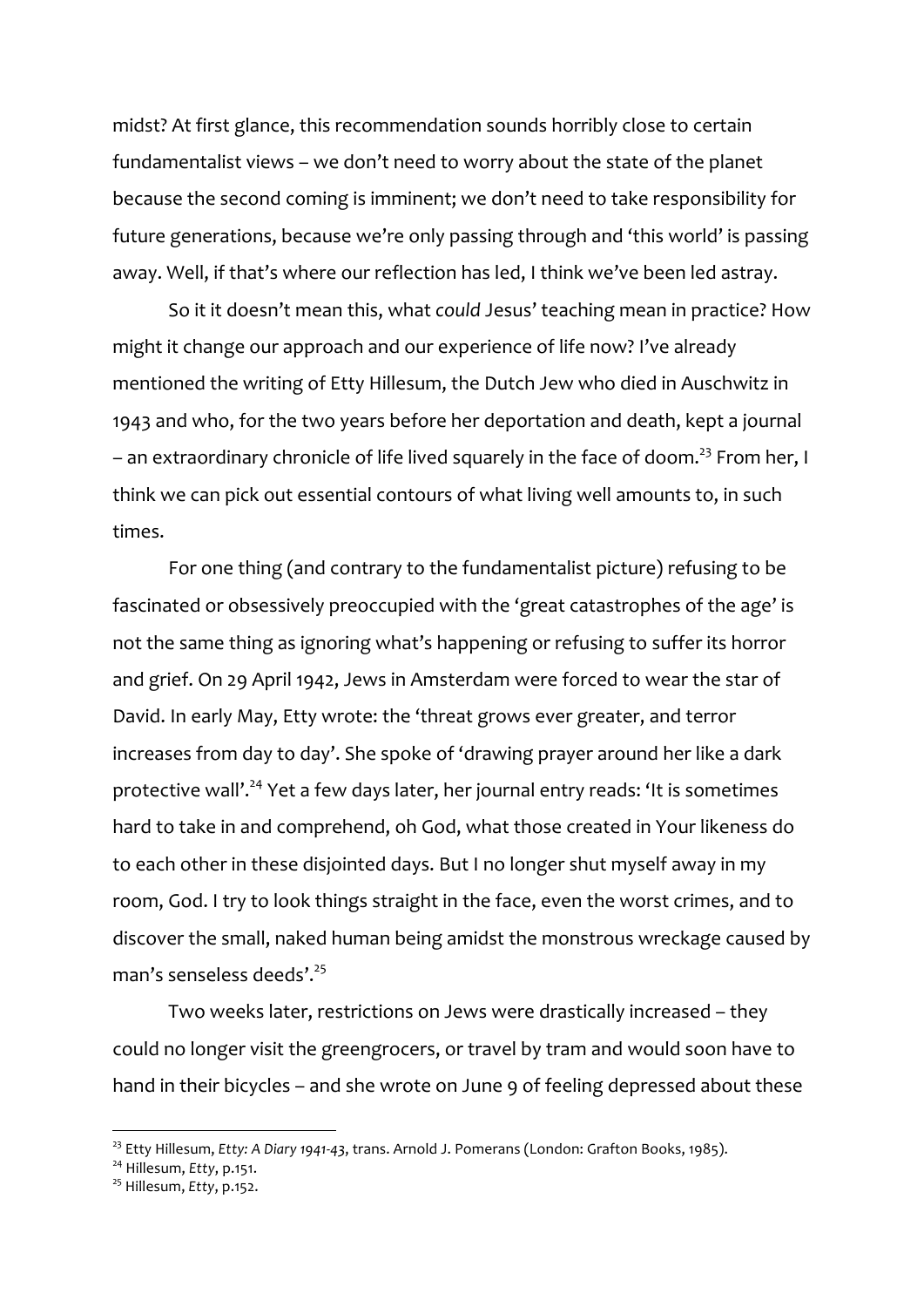measures: 'this morning they weighed on me like a menacing lead mass  $...'.^{\scriptscriptstyle 26}$  By the  $3<sup>rd</sup>$  of July she could clearly see that 'what is at stake is our impending destruction and annihilation, we can have no more illusions about that ... Today I was filled with terrible despair, and I shall have to come to terms with that as well ...'. But then she went on: 'Very well then, this new certainty, that what they are after is our total destruction, I accept it. I know it now and I shall not burden others with my fears. I shall not be bitter if others fail to grasp what is happening to us Jews. I work and continue to live with the same conviction and I find life meaningful – yes, meaningful – although I hardly dare say so in company these days'.<sup>27</sup>

Of course, she continued to endure periods of intense grief and despair, but what's was emerging in Etty was an extraordinary capacity neither to avoid, minimise nor deny what was happening, while at the same time not to be trapped by it or allow herself to be wholly determined by events. 'Something has crystallised', she says. 'I have looked our destruction, our miserable end which has already begun in so many small ways in our daily life, straight in the eye and accepted it into my life, and my love of life has not been diminished'. $^{\rm 28}$  And the importance of this, she felt, was twofold – that she herself would continue to grow and continue to savour the gift of life through it all, and that being towards her doom in this way would offer (in some mysterious way) something for future generations. 'I must try to live a good and faithful life to my last breath: so that those who come after me do not have to start all over again, need not face the same difficulties'.<sup>29</sup>

It's as if, we might say, she's entered into the essential dynamic of resurrection life. She's discovered an experience of goodness whose reality transcends the suffering of this present time, and lives no longer under the

<sup>26</sup> Hillesum, *Etty*, p.157.

<sup>27</sup> Hillesum, *Etty*, p.172.

<sup>28</sup> Hillesum, *Etty*, p.173.

<sup>29</sup> Hillesum, *Etty*, p.173.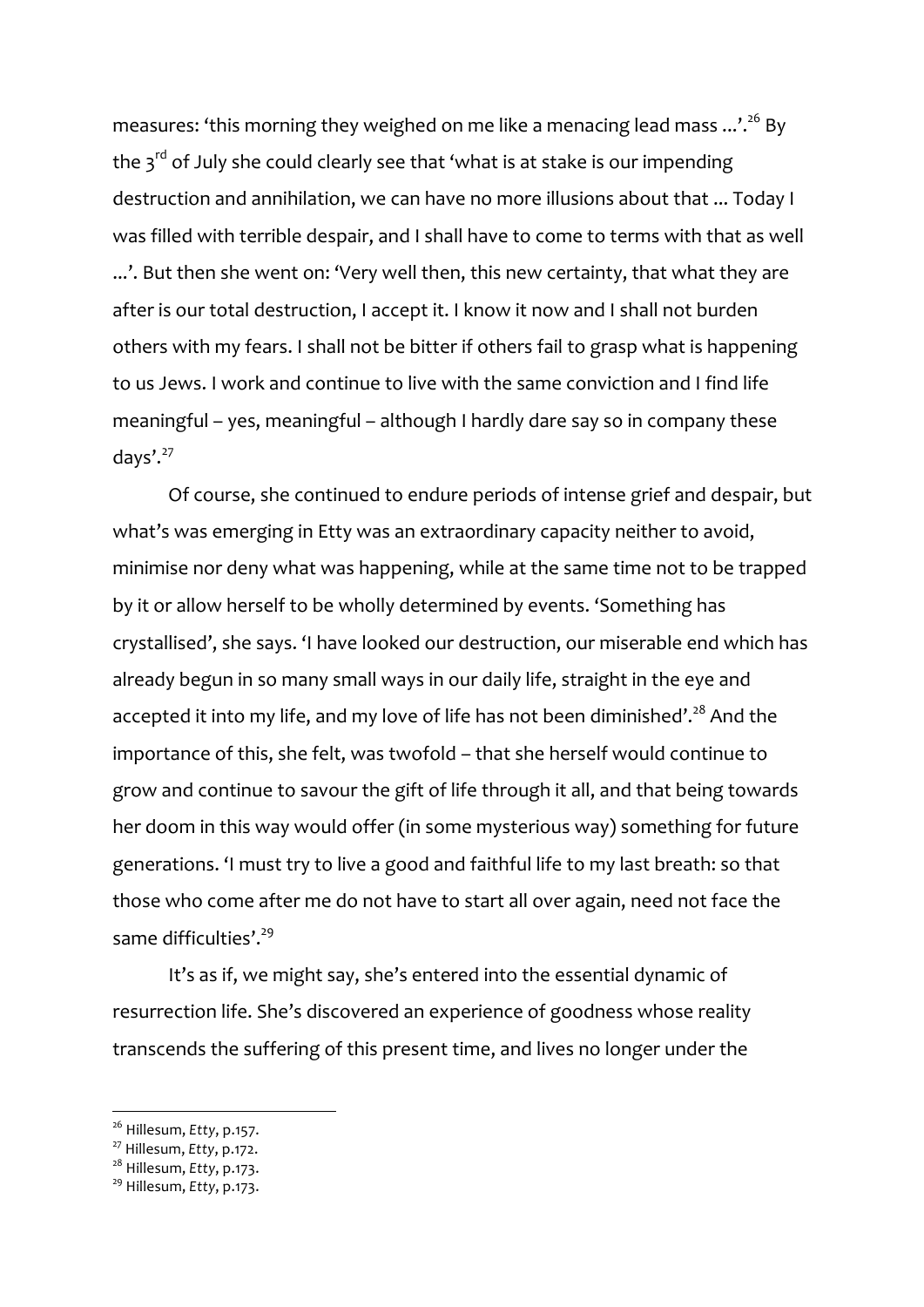dominion of death. She wrote that 'the reality of death has become a definite part of my life; my life has, so to speak, been extended by death, ... by accepting destruction as part of life and no longer wasting my energies on fear of death or the refusal to acknowledge its inevitability'. $^{30}$ 

Now I'm conscious some might think that Etty's example, inspiring as it is, is not directly analogous with ours. She and her fellow Jews really were doomed for destruction, whereas we still have the time to avert the worst. And if that's so, isn't there a danger that premature capitulation to or acceptance of 'doom' might prevent us from proper protest and urgent action? Some would contend that rumours of the 'end of the world' have come and gone many times and tend always to be exaggerated. That view may smack of denial, but from this perspective my talk of doom might seem paralysing and needlessly catastrophizing.

Well, the truth is, we don't know for certain what the future holds. And neither, actually, did Etty. At the time she wrote her diary, it was possible (and she hoped it was possible) that she might be spared. Facing the possibility of the worst does not mean giving in to it, hastening it or ceasing to engage in meaningful action. In fact, I would argue, quite the opposite – it's the precondition of meaningful action, action responsive to the clearest available perception of reality, free, powerful and undistorted by the temptation to grasp at false consolation. Dupuy calls it 'enlightened doom-saying'.<sup>31</sup>

And here it matters to remember that 'doom' is not simply about a feared end, but is also about judgement. Facing doom involves facing up to our way of being, confronting the consequences of our alienation and inattention, how we have contributed to where we are now. Without this kind of awakening and honesty, without repentance – *metanoia* – a change of mind and heart, how can the future become different? For Etty too, this was part of it. The diary reveals her

<sup>30</sup> Hillesum, *Etty*, p.174.

<sup>31</sup> Dupuy, *The Mark of the Sacred*, p.32.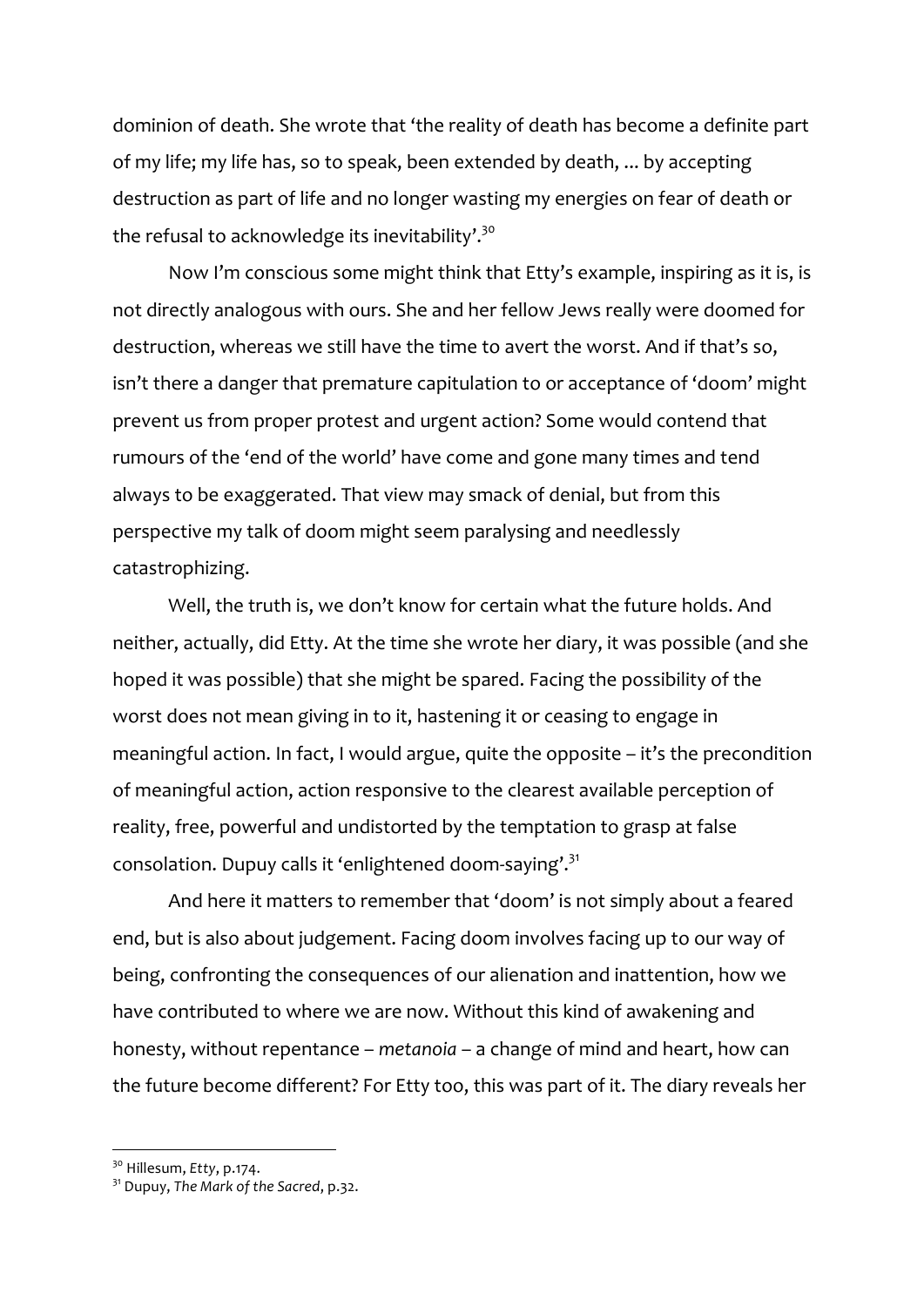ever-deepening commitment to truth-telling and her growing capacity to detect the pockets of falsehood in her life – her tendencies to be self-dramatising or romanticising – which were getting in the way of being really present, really true to the task before her.

Similarly, in our time, confronting doom in both senses (facing up to the possibility of disaster and facing up to judgement) is the precondition of meaningful action. And this means looking squarely at the devastation of natural systems already in evidence – the death of coral reefs, the extinction of species, the collapse of fish stocks and forests. It means not just admitting these as facts, but allowing ourselves to be truly present to the calamity this signifies and how we have contributed to the suffering of our fellow creatures and the blighting of the world's beauty – our plastic bags and bottles choking the oceans, our wastage of food and fuel, our chemical pollution of air and soil, and how little (really) we're willing to give up. This sometimes feels unbearable. It's true that our degree of exposure makes a difference here – if we're not Pacific islanders or subsistence farmers or dedicated oceanographers, our sense of all this may be less immediately frightening, painful and debilitating. But even for those of us still relatively unaffected by the impact of these losses, don't we find it almost impossible really to look? Don't we want to deny it really is this bad?

How then is Etty able to 'look' (as she says) straight in the eye of the coming destruction and (without bitterness) at those who are perpetrating or complicit in it? It's no accident, I think, that her capacity to do this grows as her prayer life deepens. Often she wrote of her conversations with God, her desire to fall to her knees. On July 20, she remarked: 'They are merciless, totally without pity. And we must be all the more merciful ourselves. That's why I prayed early this morning'.<sup>32</sup> And she reflected on the change in herself: 'Had all of this happened to me only a year ago, I should certainly have collapsed within three days, committed suicide or pretended to a false kind of cheerfulness. But now I

<sup>32</sup> Hillesum, *Etty*, p.205.